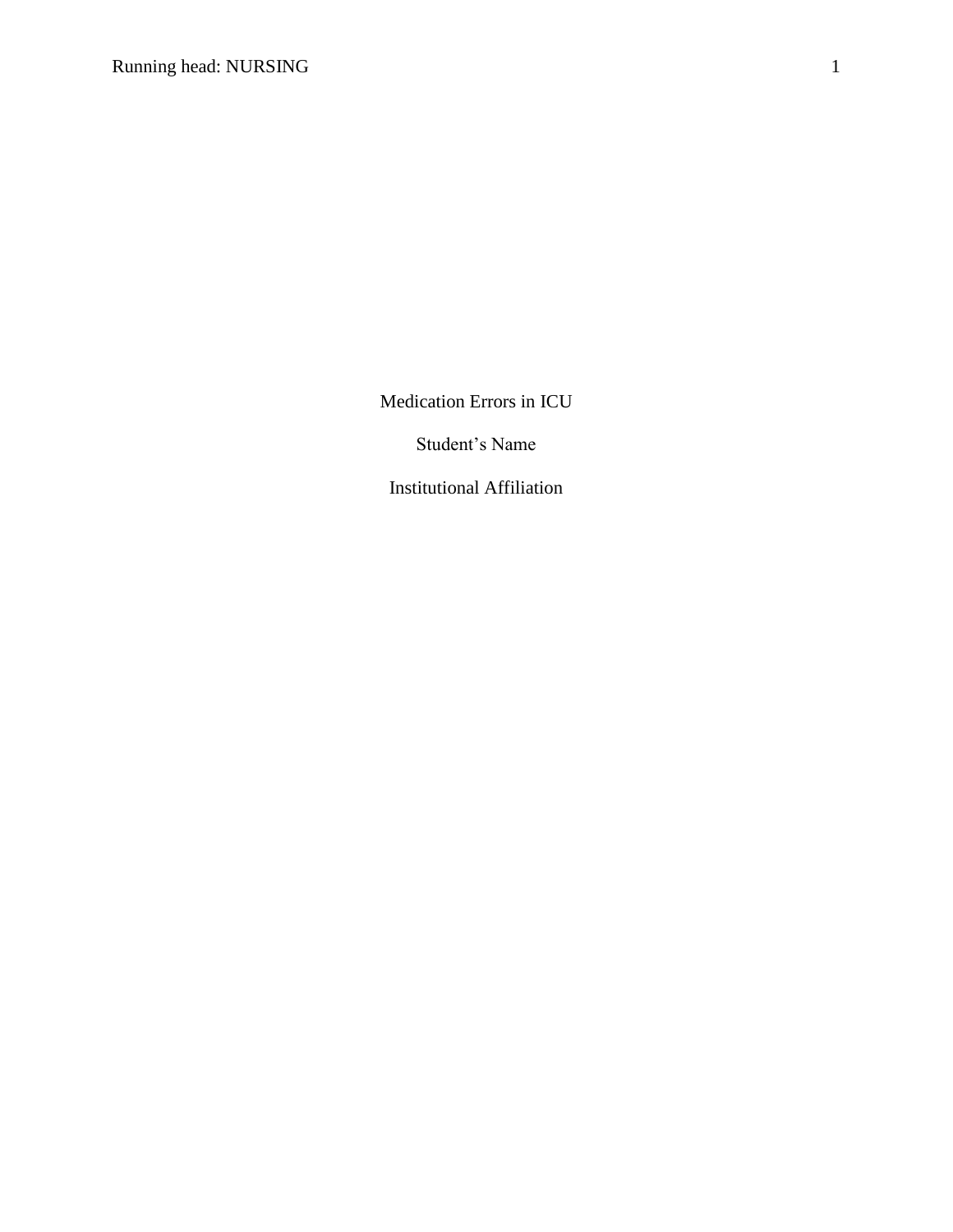NURSING 2

### Medication Errors in ICU

Health care organizations are continuously paying attention to the role of players in the sector in relation provision of quality care and ensuring the safety of the patient. This is following the appalling cost and incidence of medical errors (Grundgeiger, Sanderson, MacDougall &Venkatesh, n.d). Whereas great attention has been given to the myriad effect of these events in the healthcare on patients who have fallen victims of medical errors there has not been enough consideration of the practitioner involved especially in relation to the intensive care unit (ICU) (Gokhman, Seybert, Phrampus, Darby, & Kane-Gill, 2012). It should be noted that these errors have the potential to affect both professional and personal performance of the practitioner. For patients in the intensive care unit (ICU), how does barcode medication administration (BCMA) compared to not using a BCMA system affect the rate of medication administration error as recorded by direct observation over a period of implementation lasting three months?

System factors have been credited as a crucial source of medical errors especially for in the ICU. A nursing professional in this case plays a crucial role of the nurse both as a primary and secondary member of a multifaceted team in relation to preoperative and postoperation of ICU patient including the use of barcode medication. It is important to examine how systems such as barcode medication can be used to eliminate medication errors as compared to other methods including but not limited to regulatory approach, pharmacy intervention, and CPOE (computerized physician order entry) (Seibert, Maddox, Flynn & Williams, 2014). This especially in regard to the six weeks that the nurse is required to provide post recovery care to the patient. Arguably, when barcode medication is employed, the ICU patient will have better care continuity and there will be no medical errors.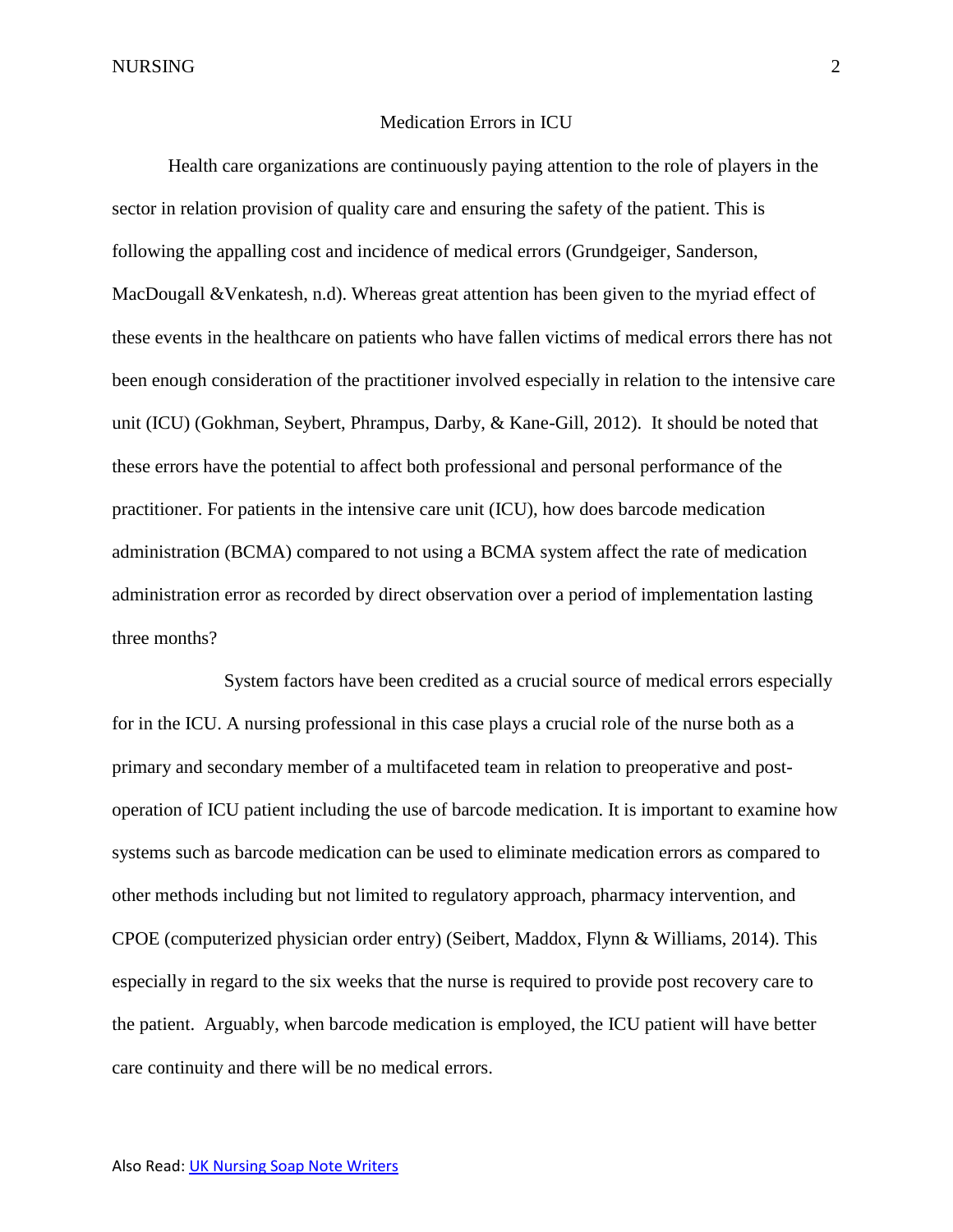### **Evidence-Based Solution**

According to Keers, Williams, Cooke and Ashcroft (2013), understanding the main cause of medical errors is essential in developing the right intervention measures. Arguably, barcode medication administration can be used effectively to reduce cases of medical errors in the hospital and more specifically in the intensive care unit. In their study, Seibert, Maddox, Flynn & Williams (2014) found that barcode medication increased accuracy by between 92 to 96 percent and no new type of error arose.

### **Nursing Intervention**

The nurse plays a vital role in ensuring that patient safety while in the ICU is ensured. In their study Dimitrios, Martha and Theodore (2012) observes that each nursing handling presents a possibility of an error as a result of work load, frequent interruptions and burnout. A good intervention measure in this case is to automate the labeling system to help in reducing medication errors.

### **Patient Care**

Dimitrios, Martha and Theodore (2012) notes that about 9 out of 10 nurses have made errors at one point in time while providing patient care. These errors are characterized by prescription of wrong drugs and administration of medication at the wrong time. These errors have significant effects on patient safety besides imposing high economic costs on the health system.

## **Health Care Agency**

Keers, Williams, Cooke & Ashcroft (2013) emphasize on the important of system factors in terms of contributing toward medical errors. The authors notes lapses and slips among administrators and other medical staff encompasses the most unsafe acts. Other factors include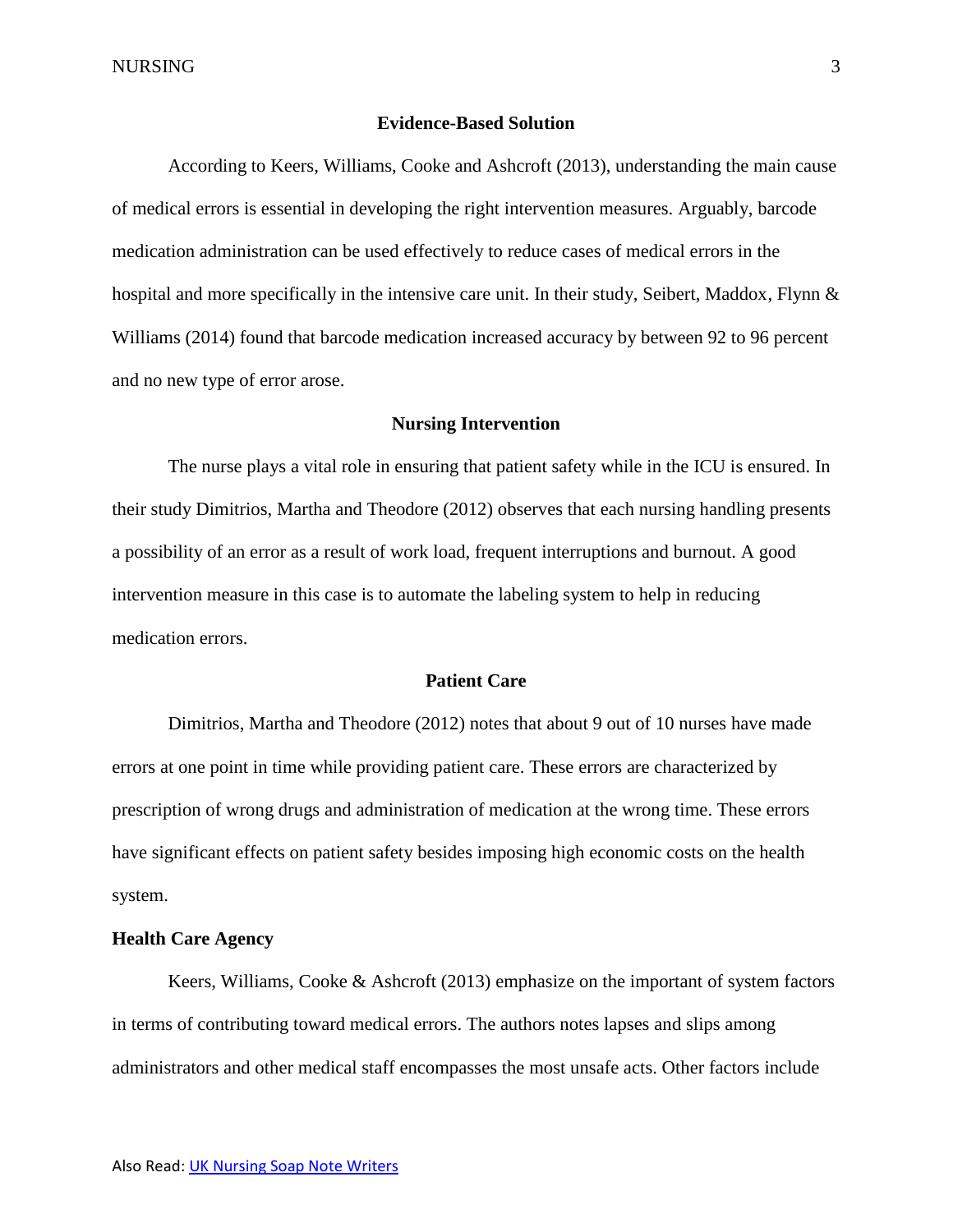miscommunication, inadequate supply and storage of medicines and staff health status. In line with this, it is the responsibility of health care agencies to ensure that all protocols are followed and that there is a clear definition of roles and responsibilities.

# **Nursing Practice**

There is a need for education and systematic changes to prevent medication errors during medical emergencies as an effort to avoid harm (Kiekkas, Karga, Lemonidou, Aretha & Karanikolas, 2011). Nurses should also be provided with official record of errors in a bid to sensitize them on the importance of managing such errors. Educating nurses on the importance of minimizing medical errors is crucial for ensuring the safety of patients in the ICU.